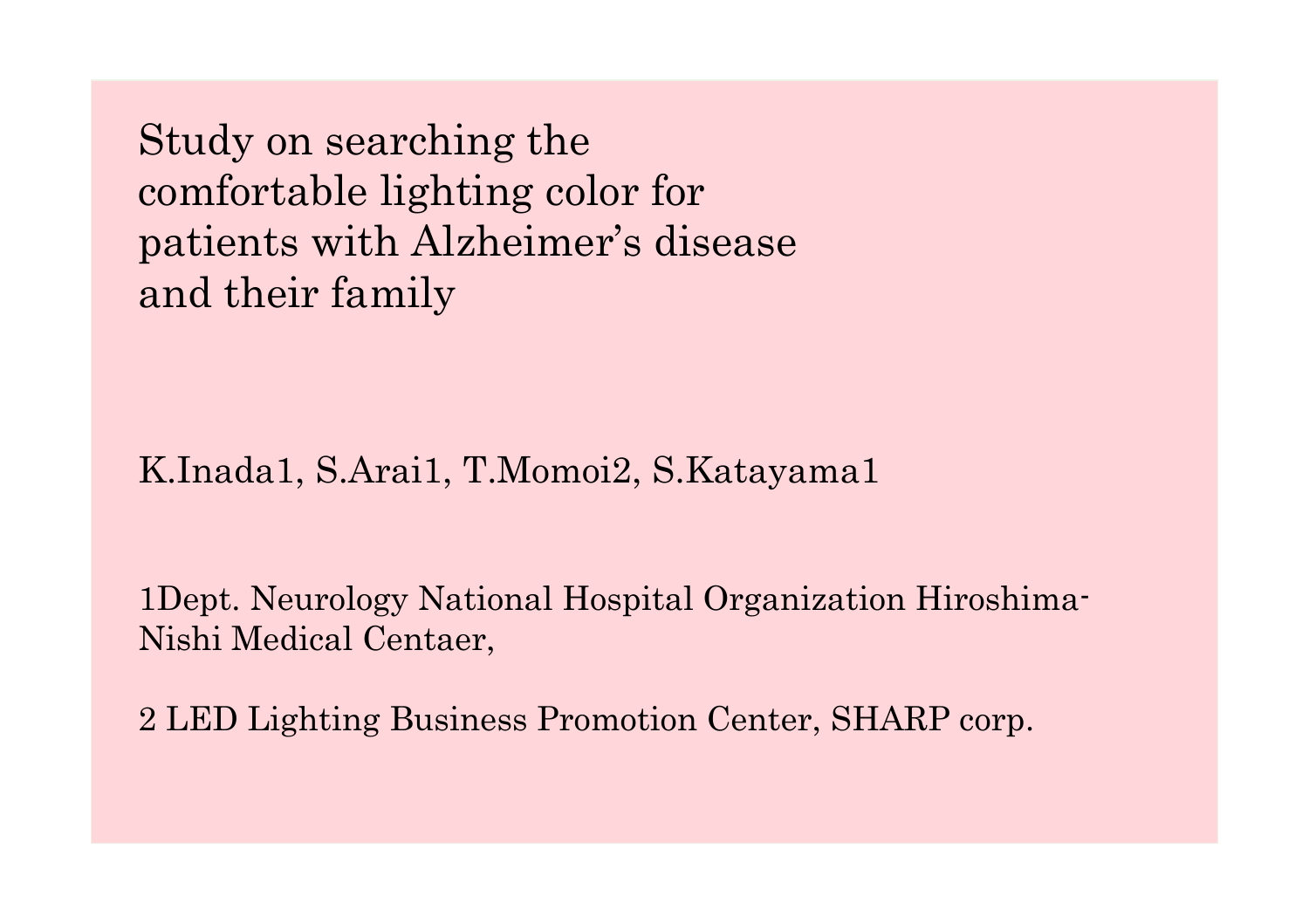### Purpose

It hasn't been known…

- $\cdot$  how the patients with AD caught the color .
- !which color they often used or made them feel happy.

Study 1 : To search the relationship between the notion and the color for the patients with AD & their families.

Study 2 : To search how they feel under the color lighting.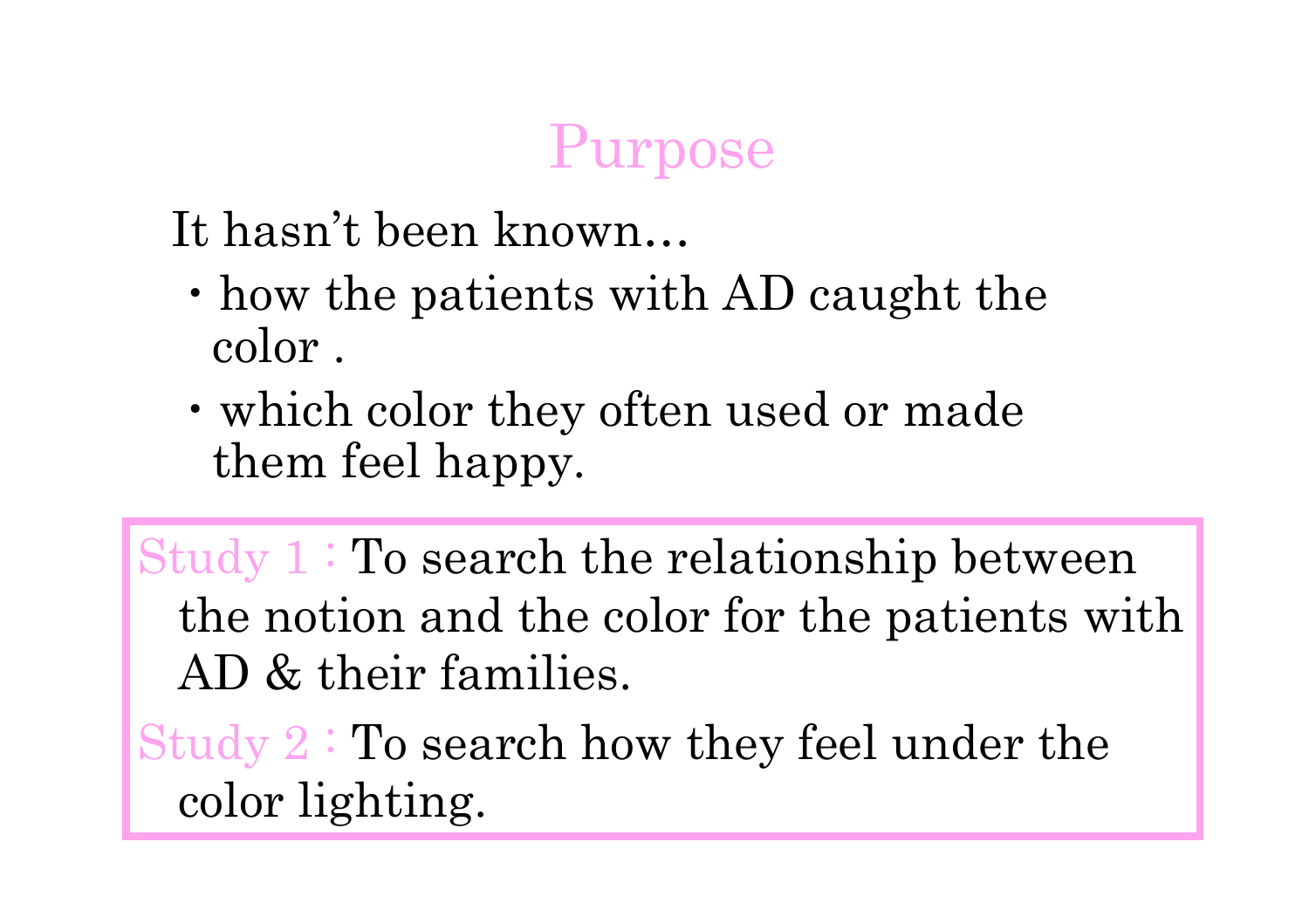### Method(Study1)

#### Subject:

26 patients with AD(7 males & 19 females) 31 persons (20 males  $& 11$  females  $~$ The Patients' family)

Instrument: Color card(5×5cm, 13colors. Fig1)



Fig.1 Color card

Experimenter:Color-producer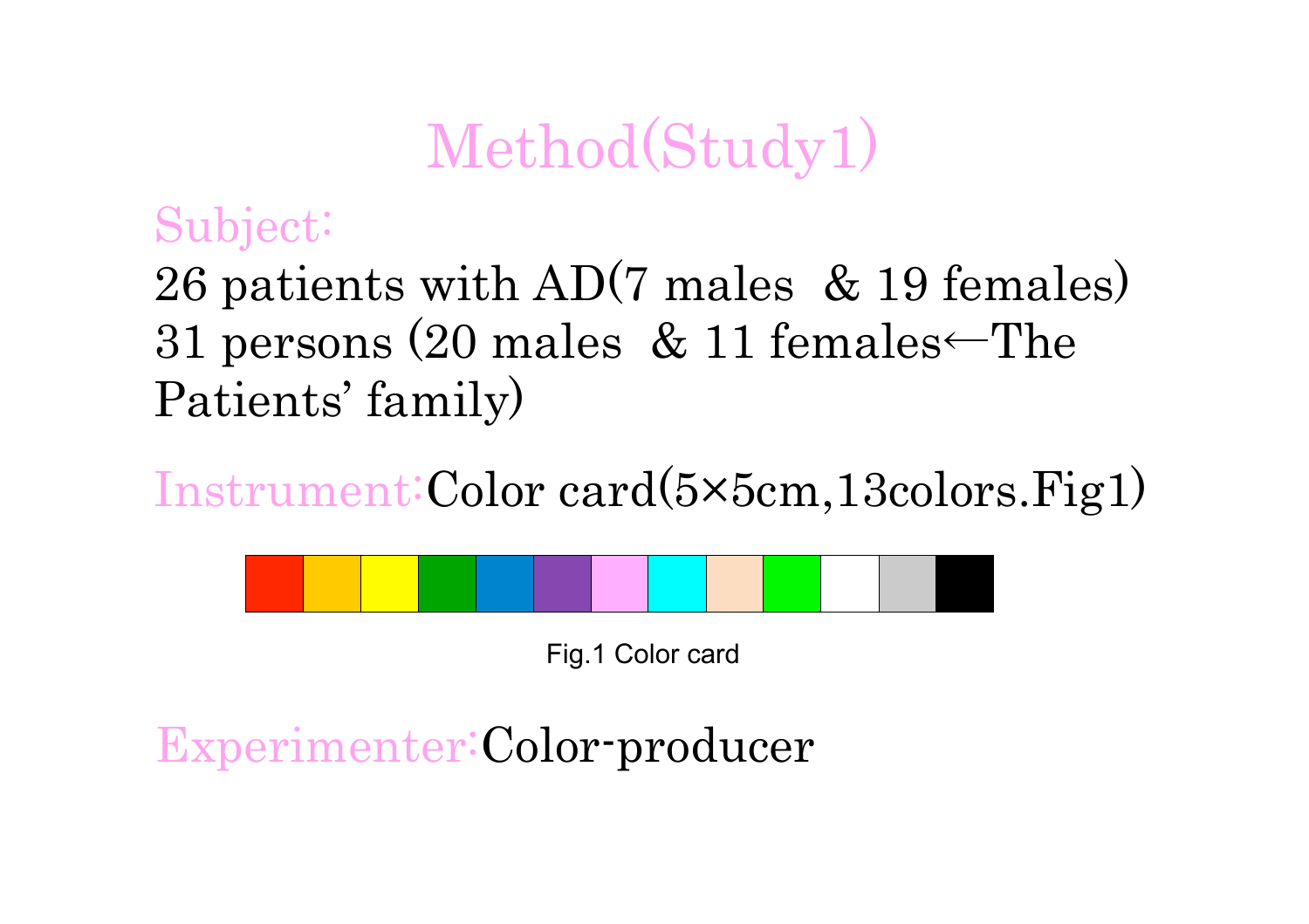Experimental scene:Patients' hospital room Procedure:

OThe experimenter lined up 13 color cards in front of the patients and their family

**2**The experimenter asked "Which color do you think does signify ...?"

Happy/Sadness/Anger/Sexiness/success/Spirit

&They selected the one suitable color among 13 color cards.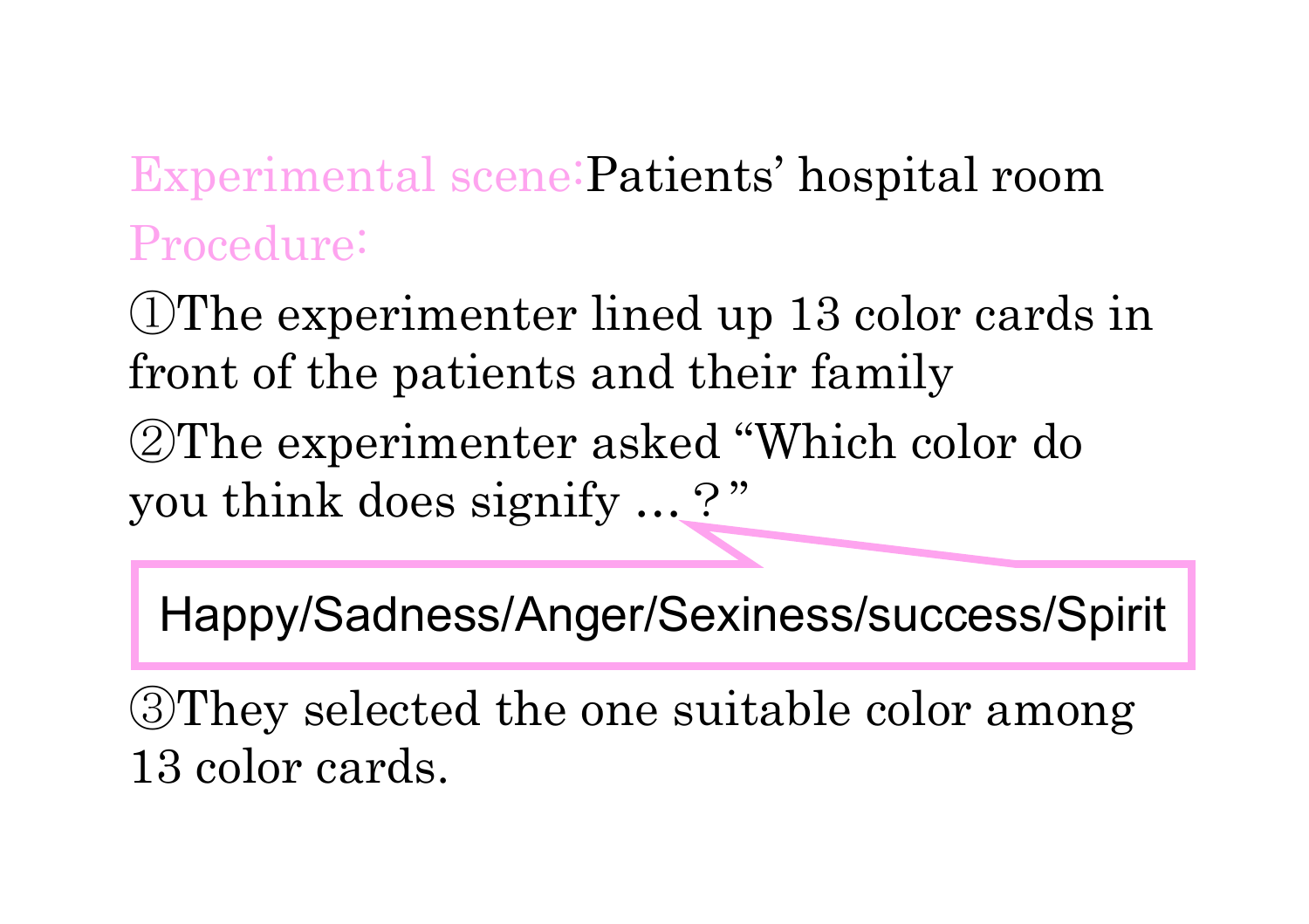### Results(Study1)

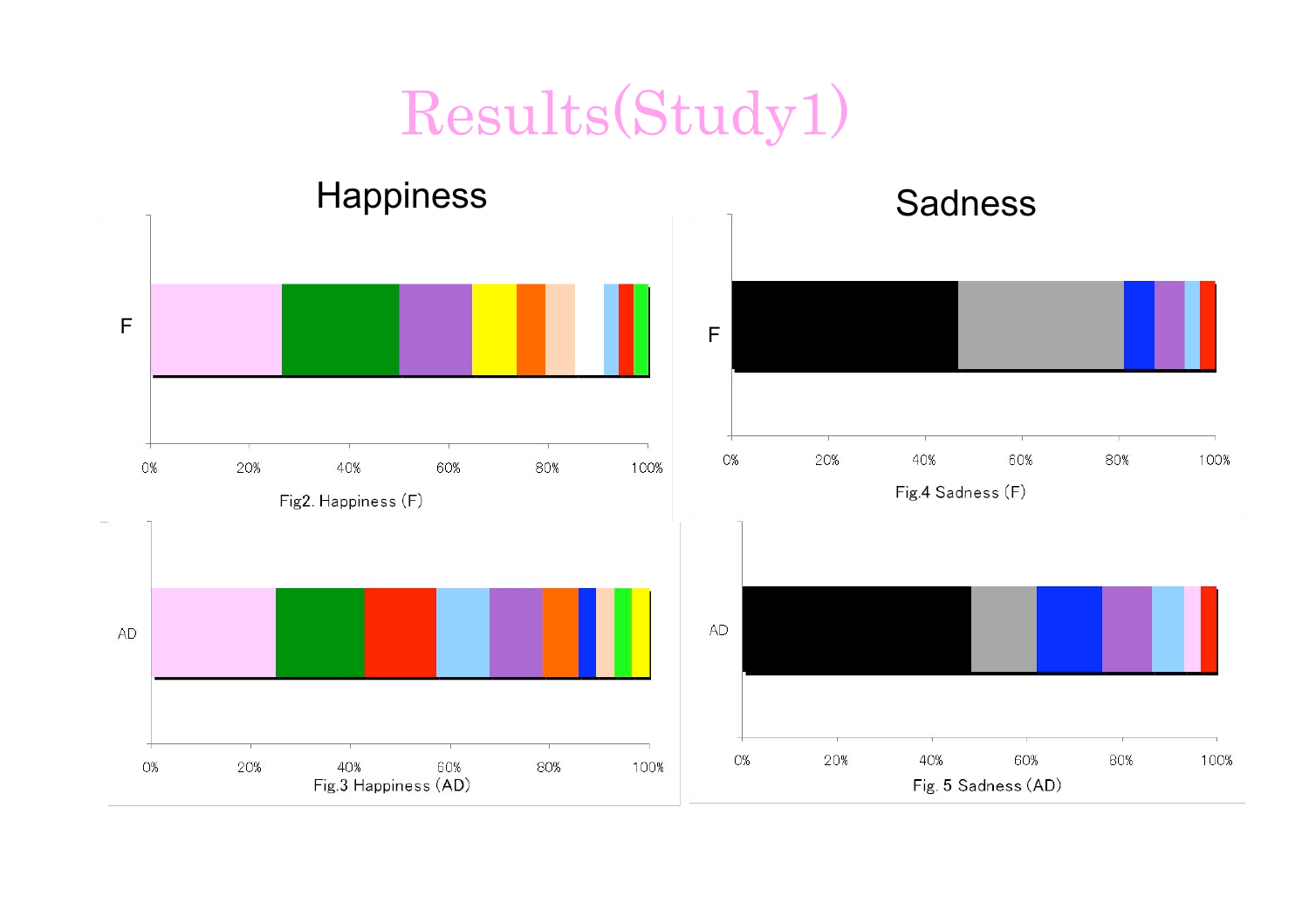



Fig. 8 Sexiness (F)

#### **Sexiness**



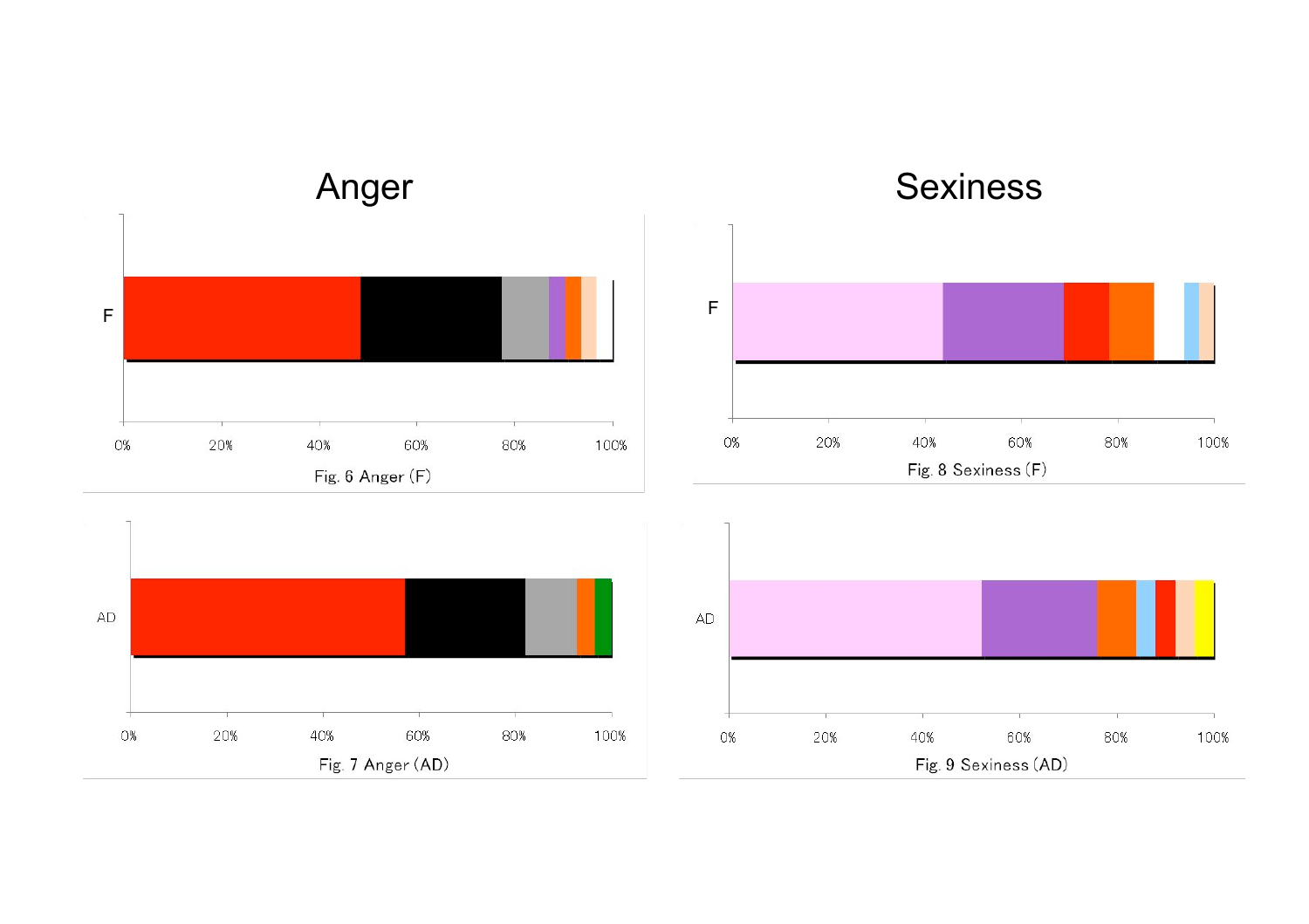











#### Success Spirit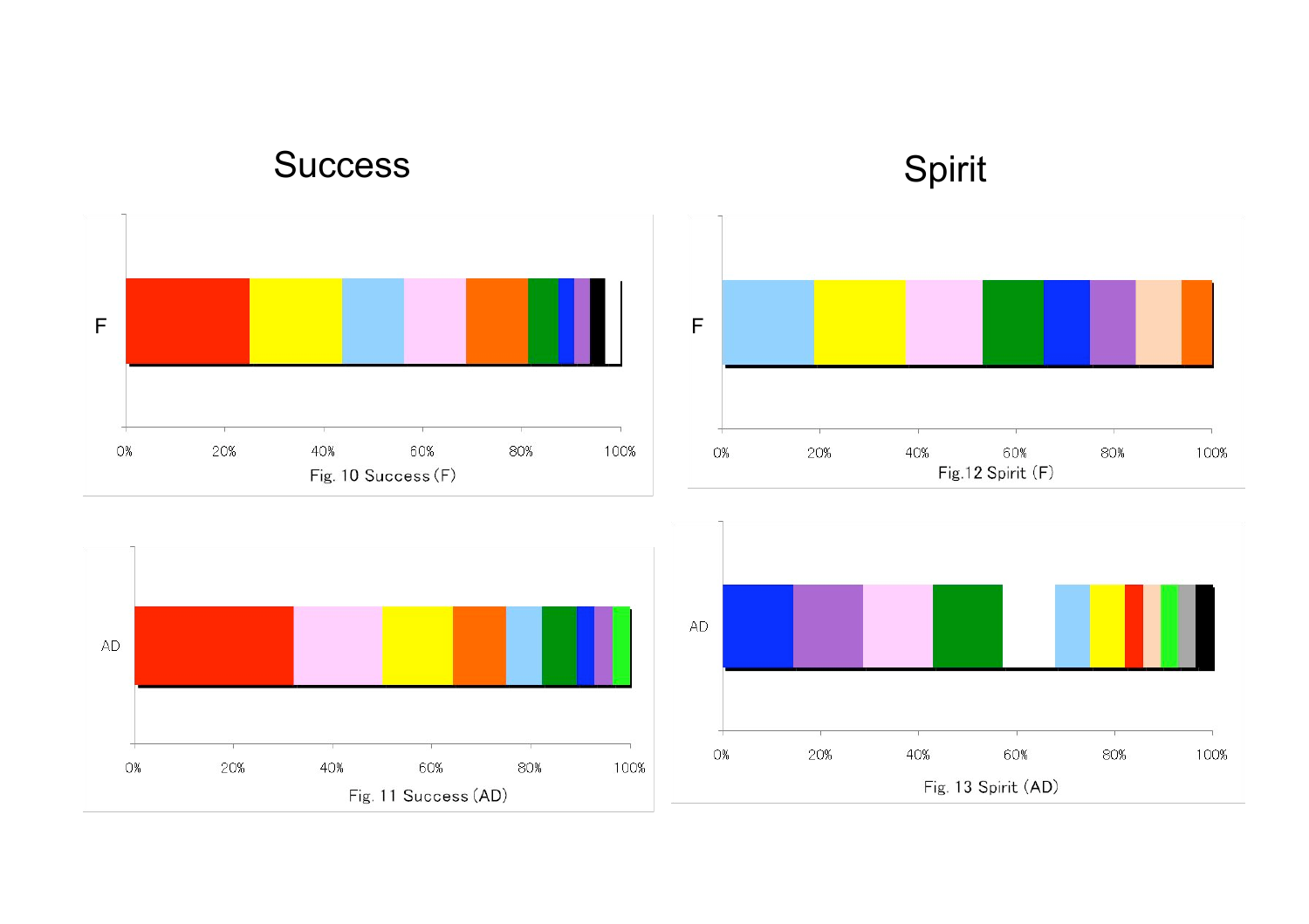We focused on the three high-ranking colors.

Patients & Families : ◆Happy/Sadness/Anger/Sexy/Success  $\Rightarrow$ Almost the same colors

 $\bullet$ Spirit

Patients : Many selected the cold color. Families : Many selected the warm color.  $\Rightarrow$ Almost the different colors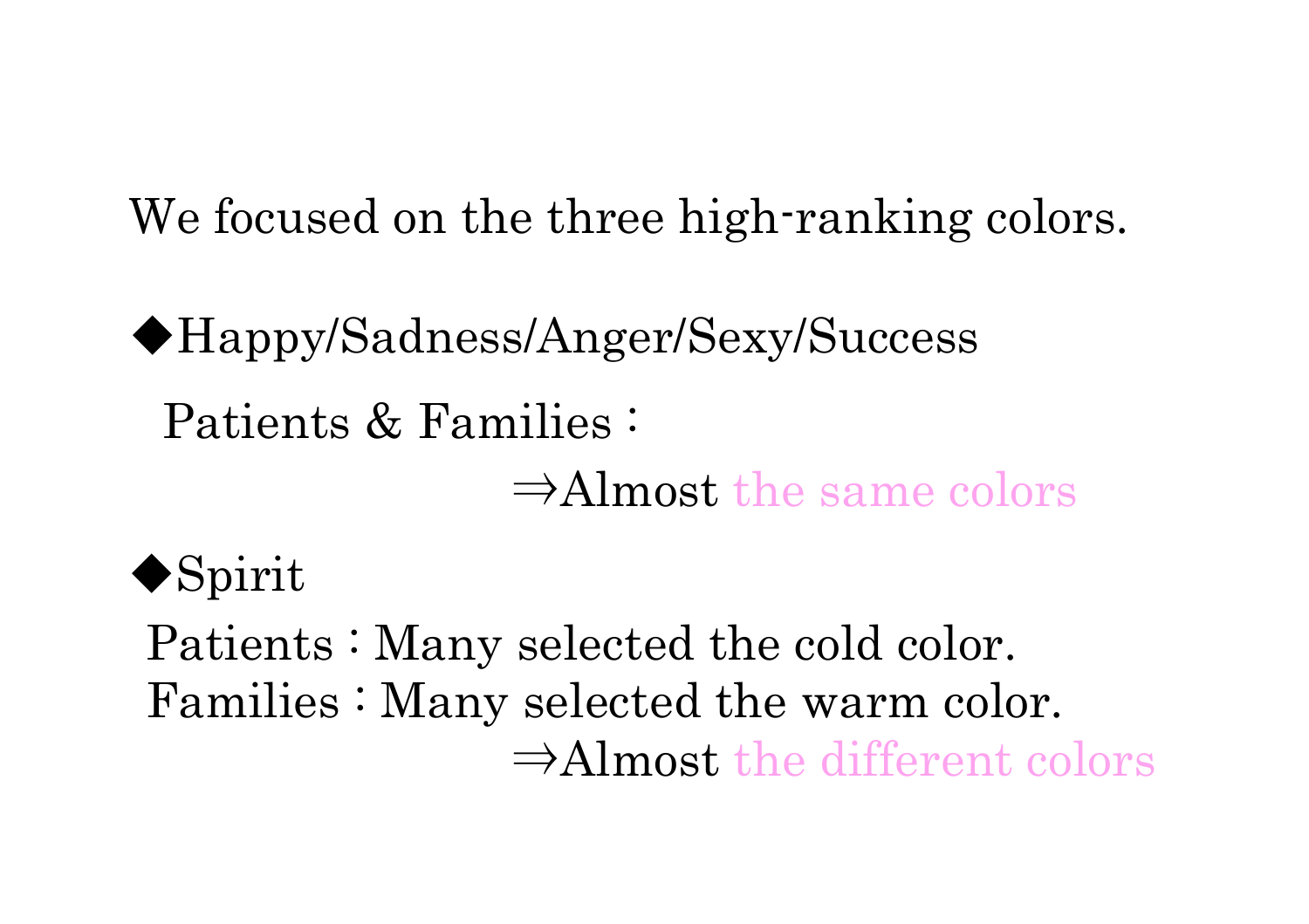## Consideration(Study1)

- $\blacklozenge$  Both the patients  $\&$  the family selected almost the same colors as the ones which signified some notions.
- $\cdot$  Both of them could understand the question.
- !A color was likely to be the symbol of a notion.
- !The colors might be a substitute for the words.
- $\Rightarrow$ The one of the tools to communicate with the patients.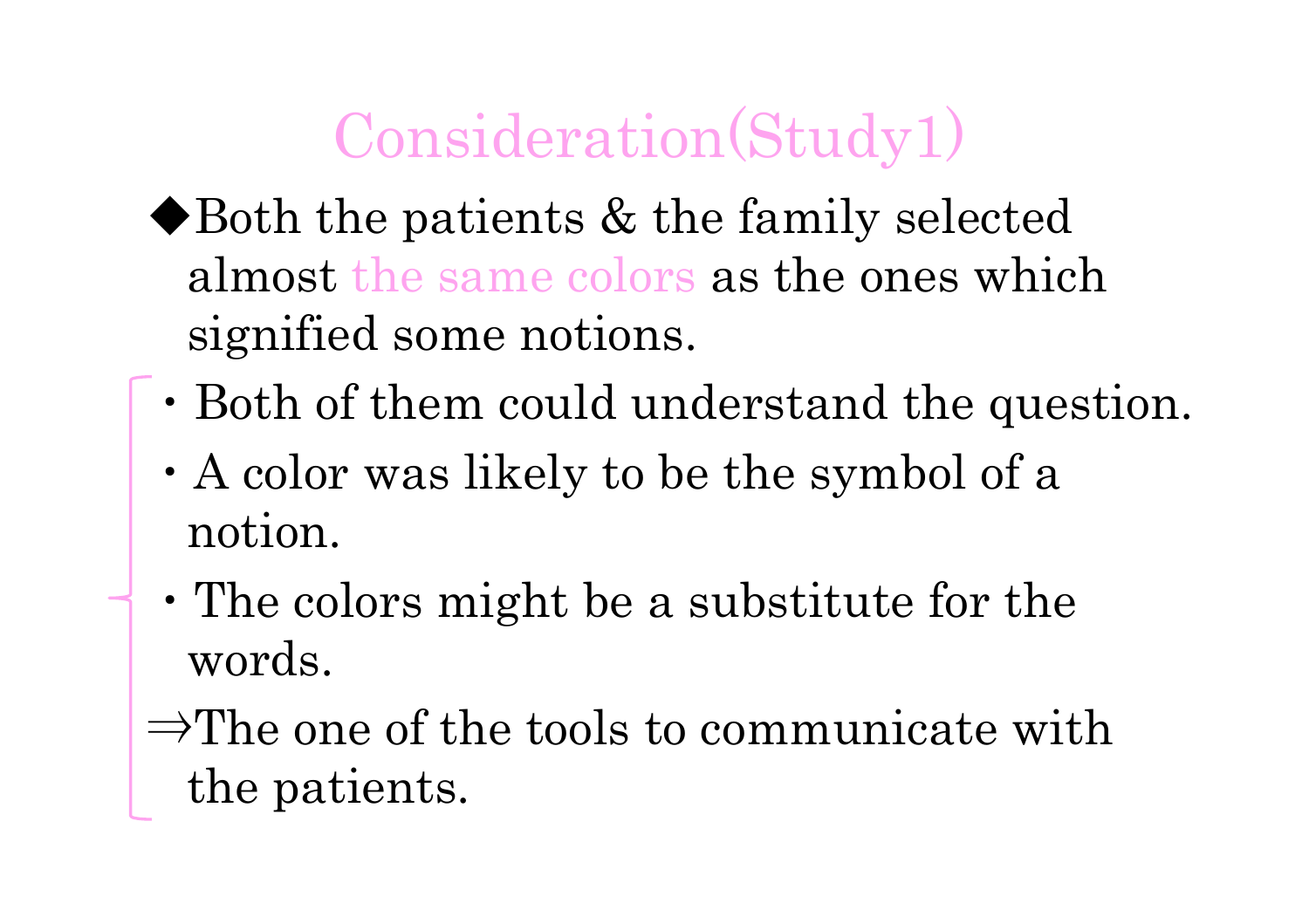'Spirit color

Many patients with AD selected the cold color as the spirit color.The cold color was said to be "the retreated color".They may feel the spirit far from them.

'Happiness color --- Pink Many selected the pink as the happiness color. In Japan,many of us associate the pink with cherry blossoms.When they are at their best,we enjoy seeing them with our friends happily. So pink may be the happiness color.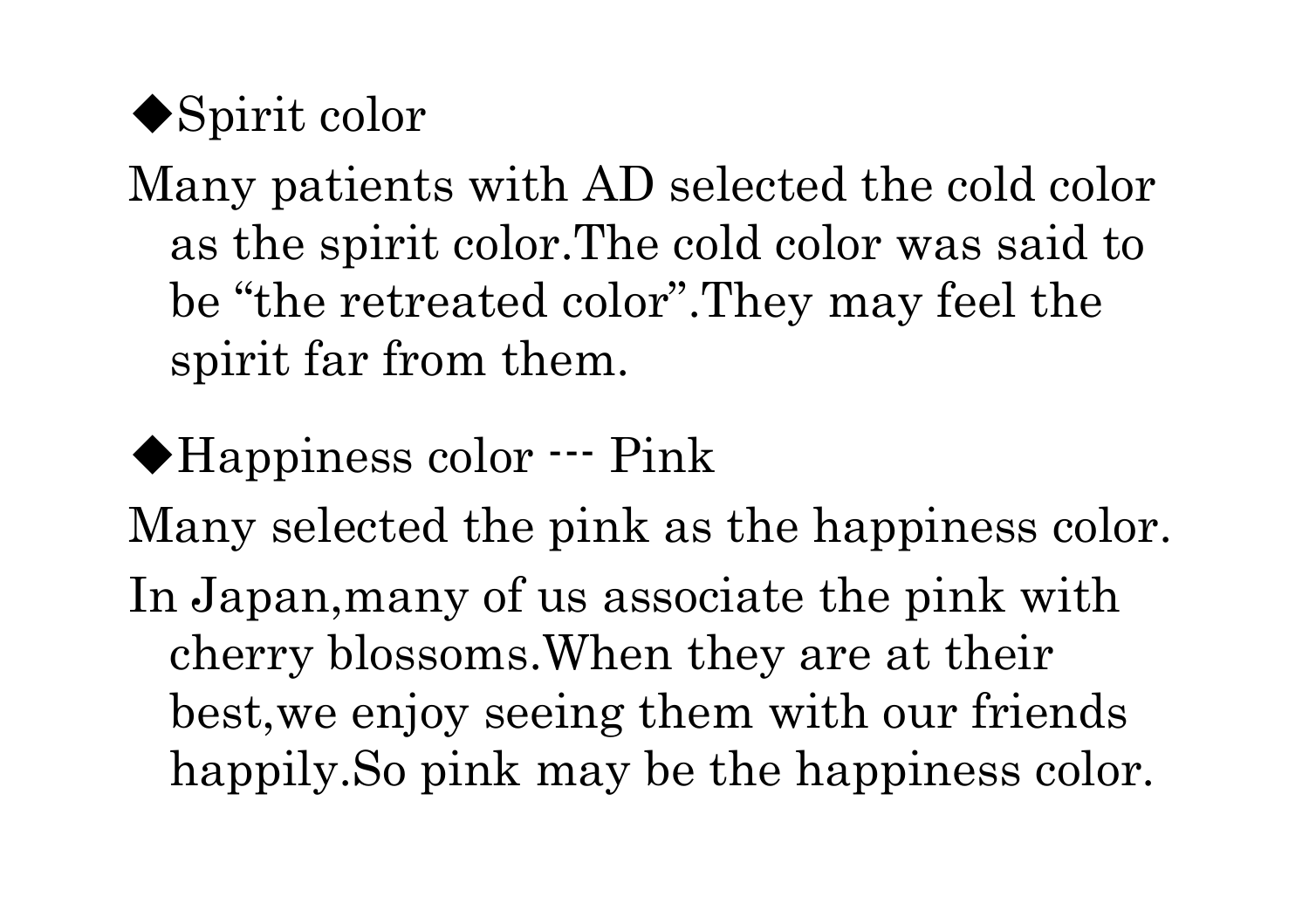### Method(Study2)

### Subjects:

| Table1 Age & average neuropsychological test score |                |                |                |              |                             |  |
|----------------------------------------------------|----------------|----------------|----------------|--------------|-----------------------------|--|
|                                                    | Family         | eAD            | mAD            | F-value      |                             |  |
| Age                                                | $72.7+9.2$     | $75.2 \pm 6.2$ | 76.0±9.5       | 0.64         | n.s                         |  |
| Mals:females                                       | 8:17           | 2.7            | 2:8            | $(X^2=1.52)$ | n.s                         |  |
| RBMT(SPS)                                          | $18.8 \pm 3.4$ | $7.6 + 4.1$    | $1.8 + 1.3$    | 102.94***    | mAD <ead<f< td=""></ead<f<> |  |
| <b>MMSE</b>                                        | $27.0 \pm 2.1$ | $23.2 \pm 2.3$ | $15.8 \pm 2.6$ | 79.38***     | mAD <ead<f< td=""></ead<f<> |  |
|                                                    |                |                |                |              | $p^{***}$ <.001             |  |

Experimental Scene: Room illuminated by the Light Emitting Diode (LED:made by SHARP)of pink(Fig. 14)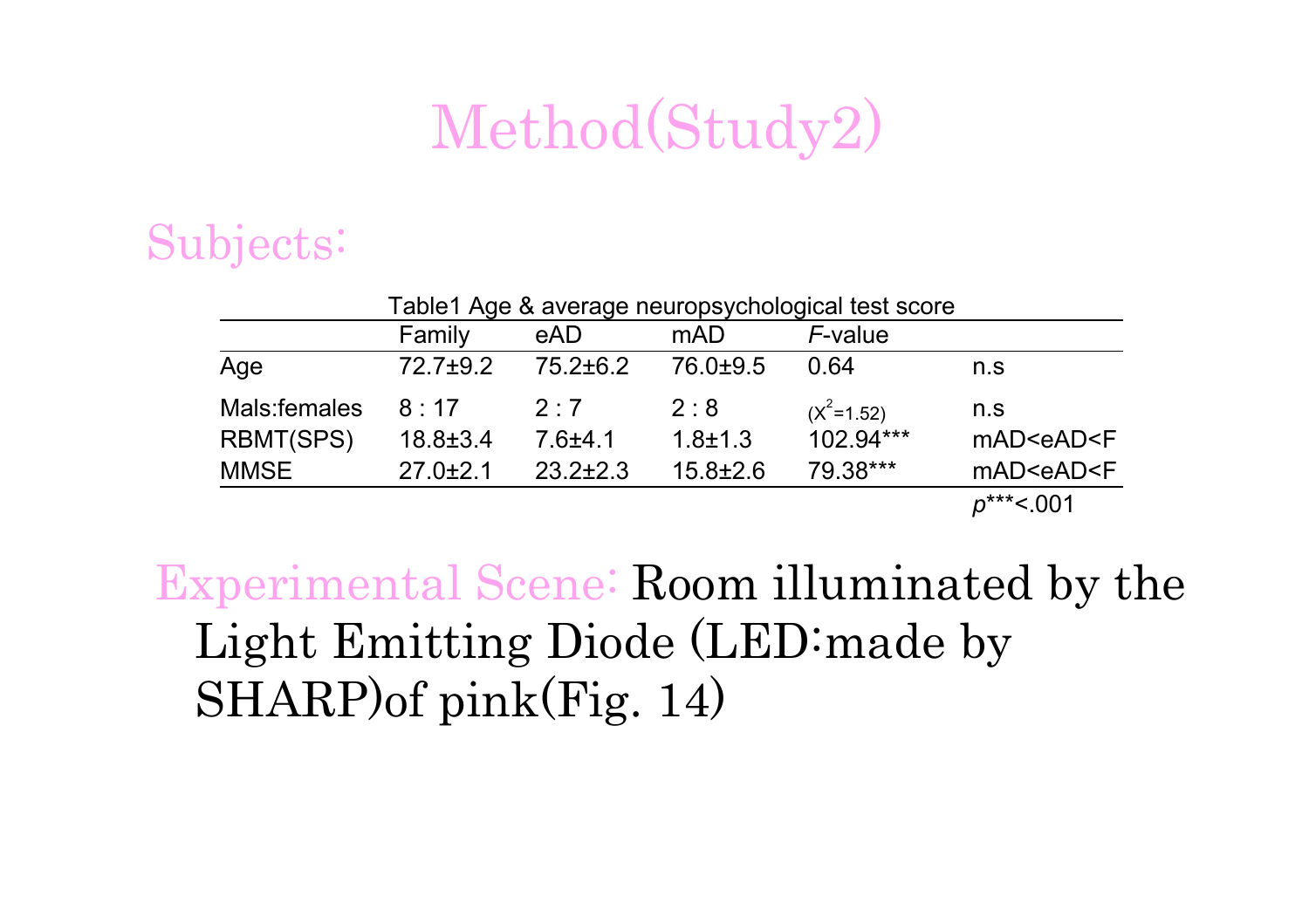### Procedure:

 $\mathbb{D}$  For about 10 minutes, we spent chatting.

**2The experimenter asked them to evaluate how** vigorous(& happy & relieved) they felt at three levels of Yes,No or So-so. Why did we use the pink



Fig. 14 The room illuminated by the pink LED

# LED?

We wanted to suggest the color lighting which made them feel happy. In the study1,the pink was the most selected color as the one which signified happy,which none selected as anger & sadness.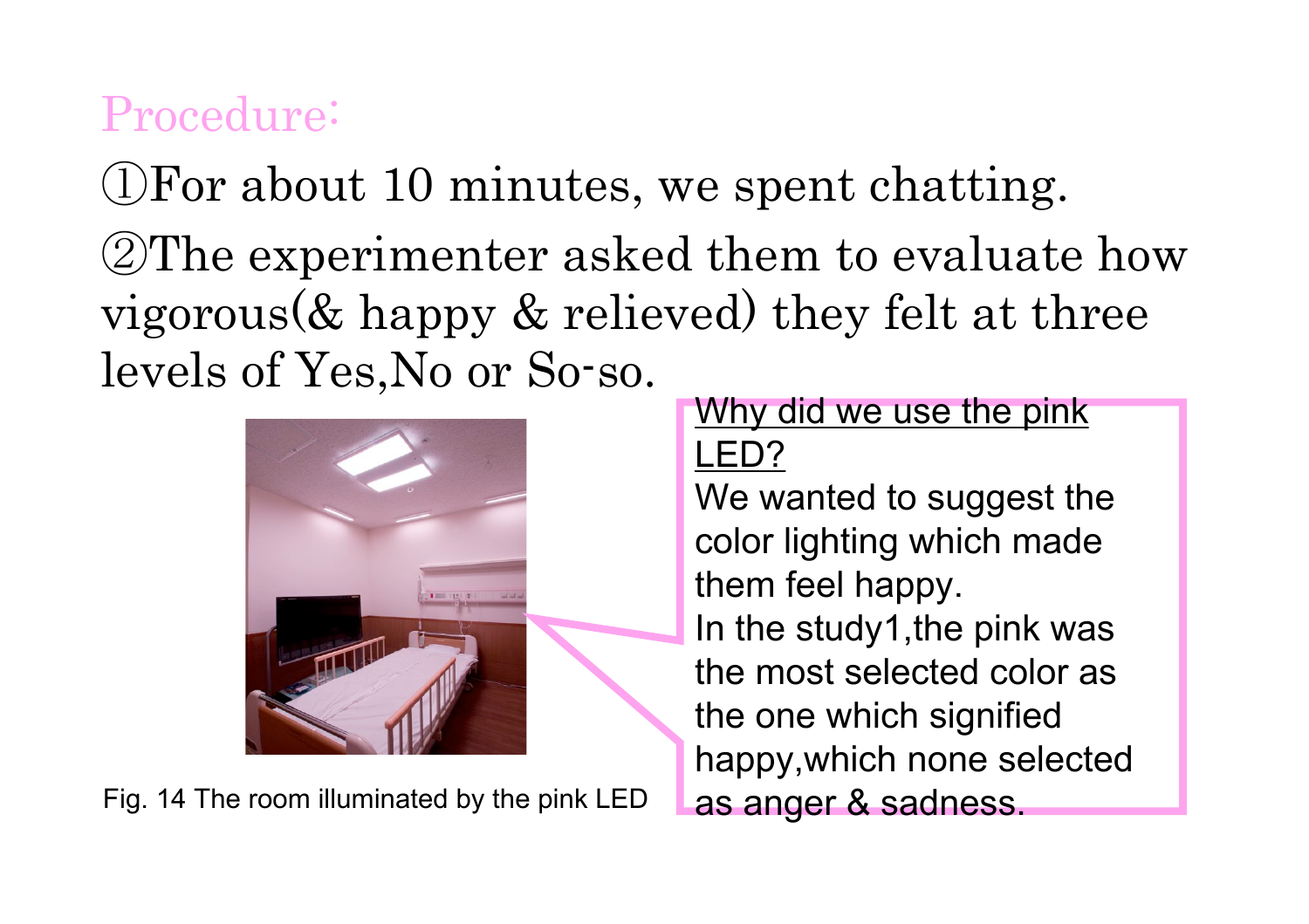## Results (Study2)



Fig. 15 Vigor

Fig. 16 Pleasure

Fig. 17 Relief

#### Table2 Result of Study 2

|                 | Family                                    | eAD | mAD               |  |
|-----------------|-------------------------------------------|-----|-------------------|--|
| Vigorous        | $\widehat{Q}$<br>$\overline{\phantom{0}}$ | E D | $x \times$        |  |
| Happy           | $\widehat{Q}$<br>$\overline{\phantom{0}}$ |     | $\times x$        |  |
| <b>Relieved</b> | $\widehat{Q}$<br>$\overline{\phantom{0}}$ | ◠   | $\times$ $\times$ |  |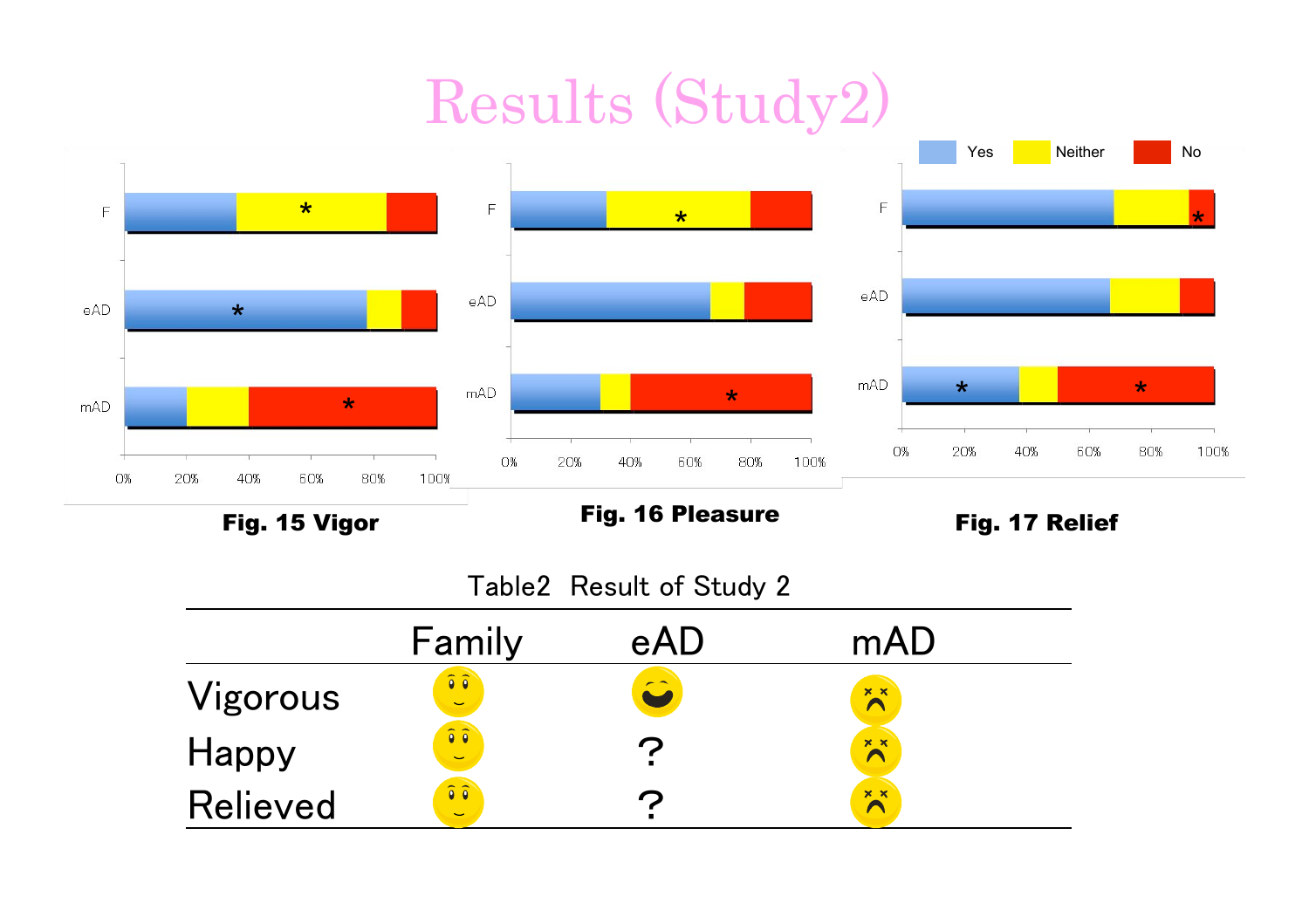## Consideration (Study2)

- 'Under the pink LED
	- . The patients with mAD: Negative impression  $\Rightarrow$ The pink light differed from the usual(the incandescent light).So they might be anxious about the new color lighting.
- $\cdot$  The patients with eAD & the families:

Positive or so-so impression

 $\Rightarrow$ The pink light might cheer people up.

It might be good for us to get used to the lights which made us comfortable.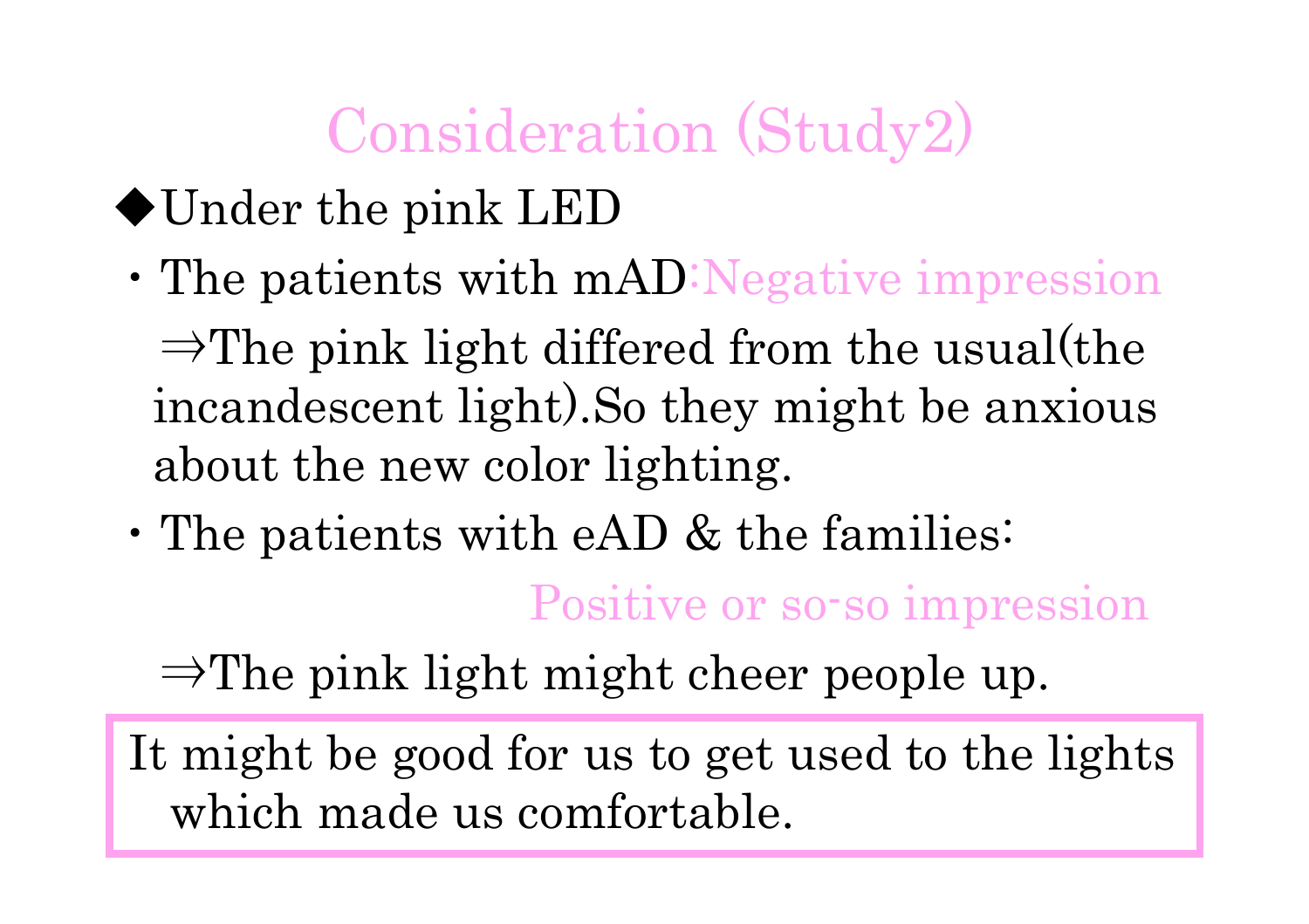The pink signifies one's youth(Birren,1984). The youthful memory might come back under the pink light. It is said the patients with AD forget the present episode,but remember the past.We hope under the pink light the conversation about the good old days with their family might become lively.

Actually during this study some talked about when they got just married.